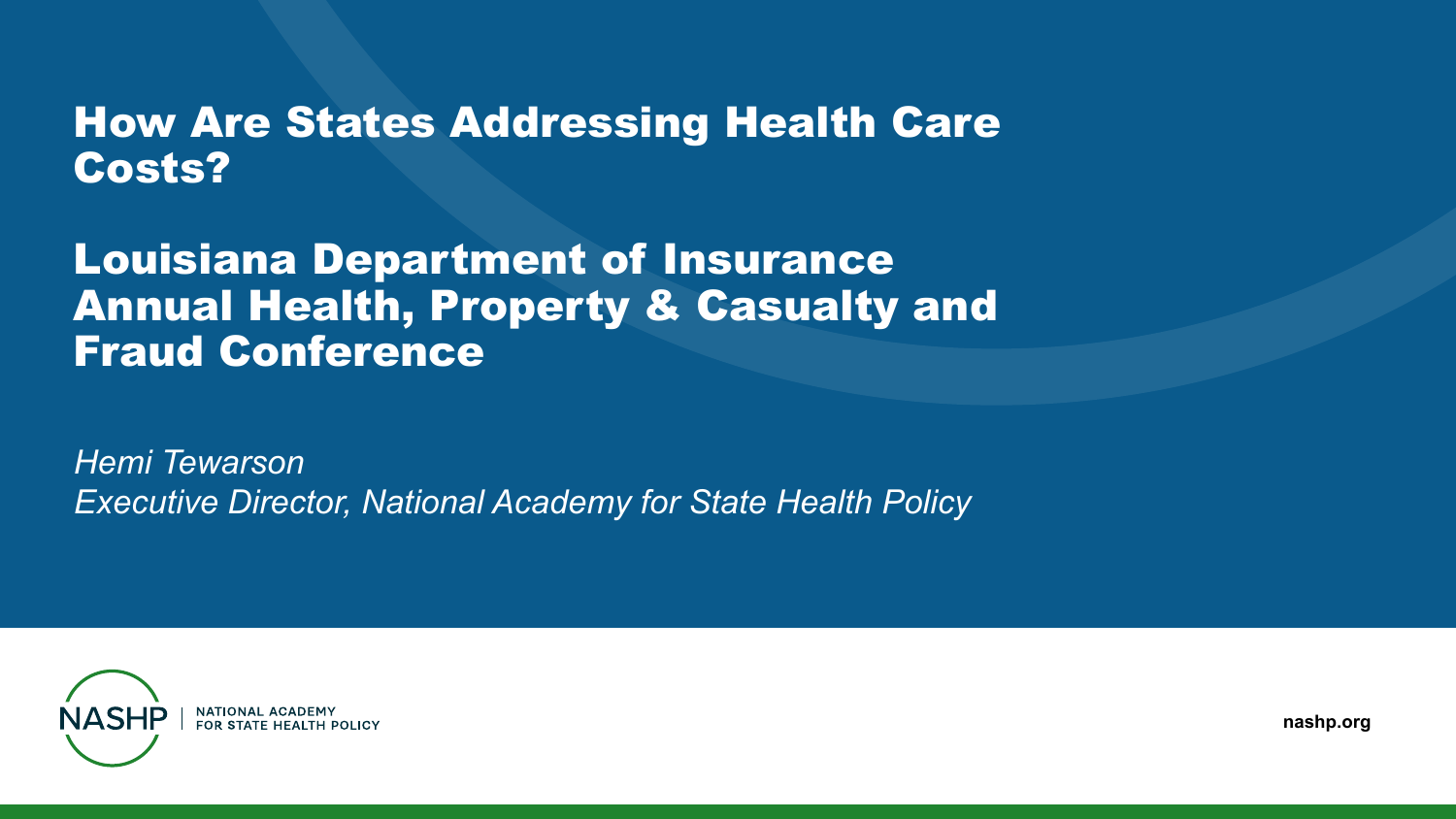## About NASHP

**The National Academy for State Health Policy** (NASHP) is a nonpartisan organization committed to developing and advancing state health policy innovations and solutions.

NASHP provides a unique forum for the productive exchange of strategies across state government, including the executive and legislative branches.



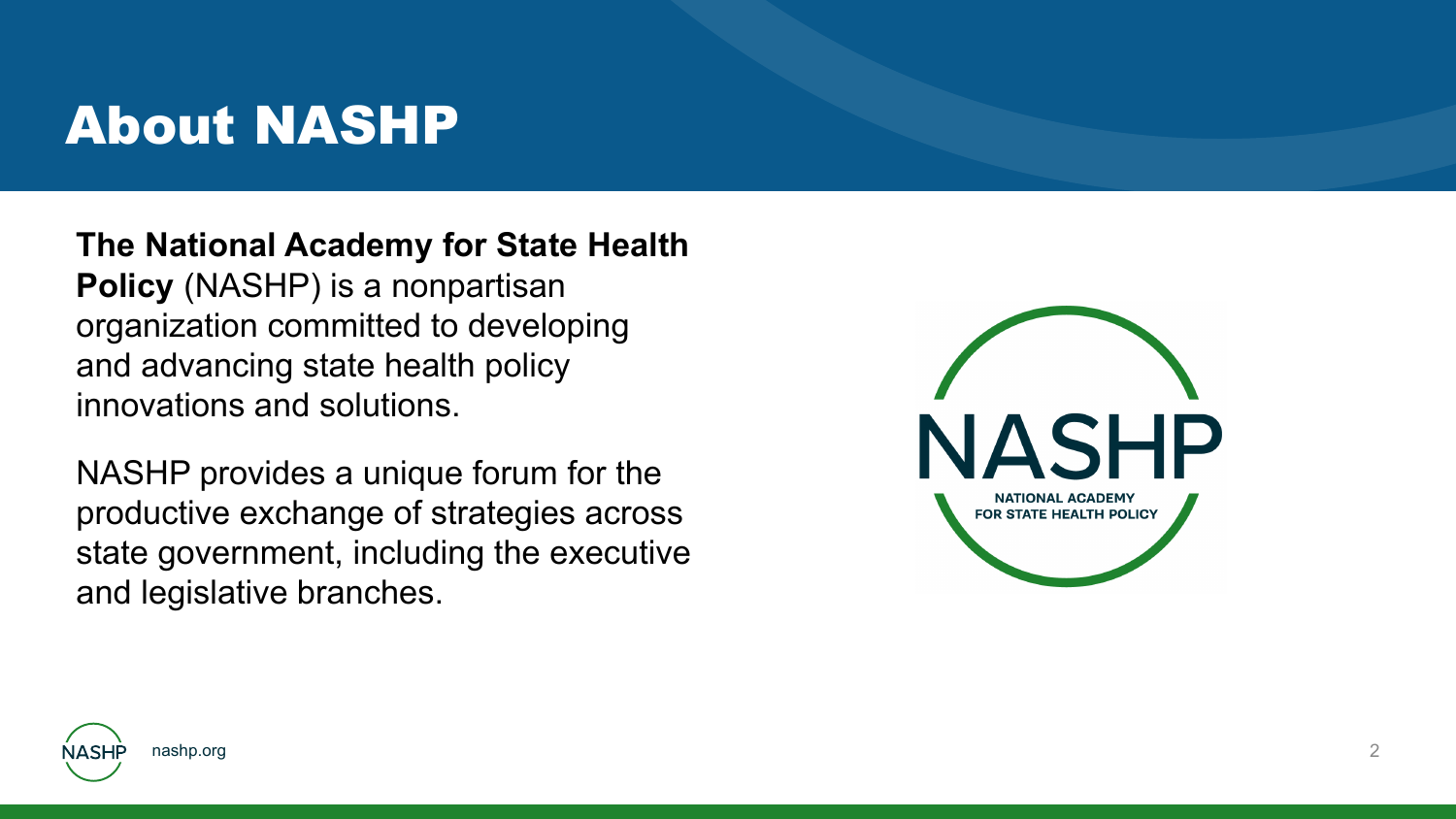# Our Mission and Vision

| <b>Vision</b>  | To improve the health and well-being of all people across<br>every state.                                                                                                                                                   |
|----------------|-----------------------------------------------------------------------------------------------------------------------------------------------------------------------------------------------------------------------------|
| <b>Mission</b> | To be of, by, and for all states by providing non-partisan<br>support for the development of policies that promote and<br>sustain healthy people and communities and advance high<br>quality and affordable health systems. |

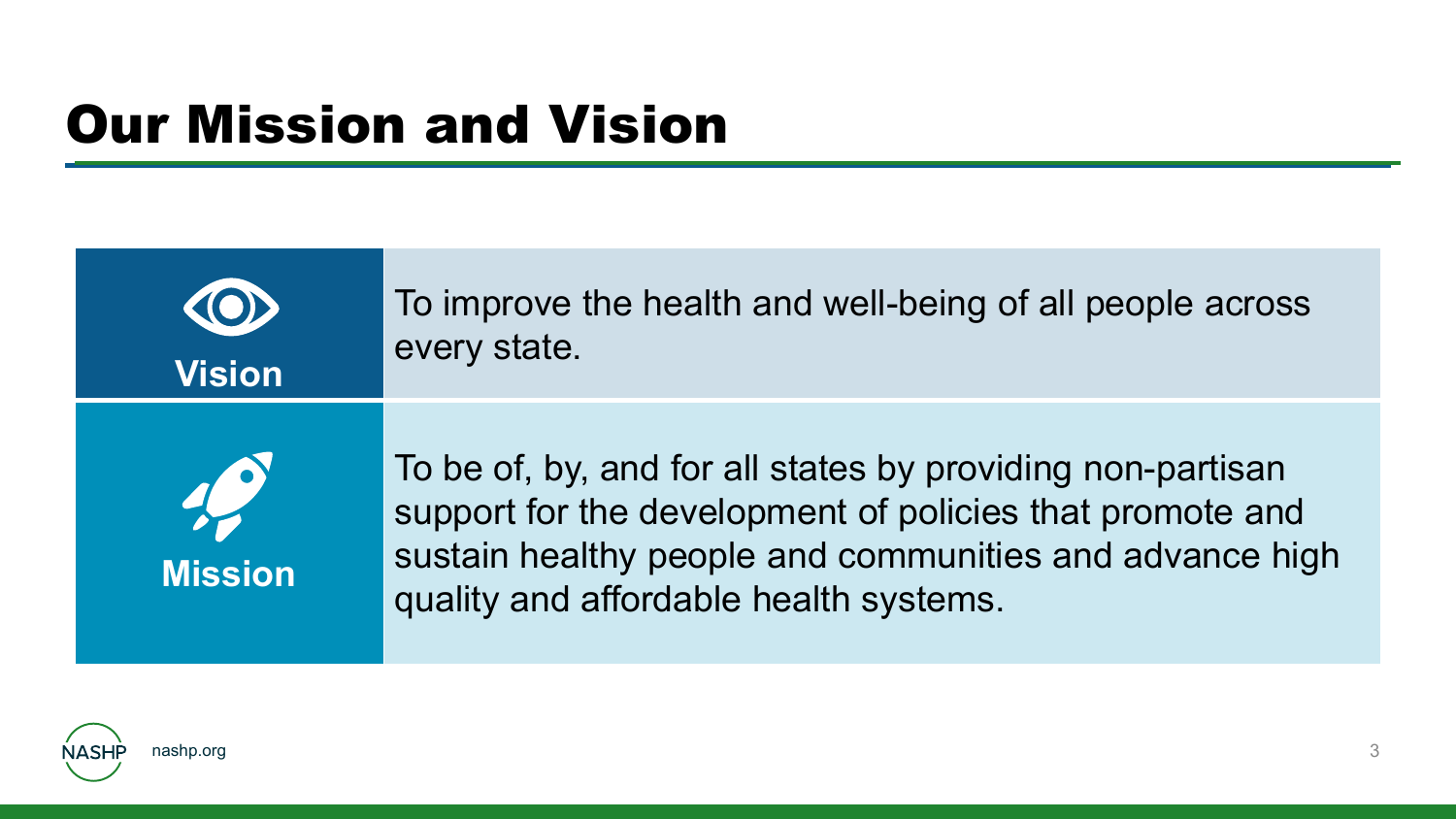## How We Accomplish Our Mission

- **Advance innovation** by supporting states in the development of new policies and programs.
- **Surface and support the implementation and spread of best practices** by engaging states to inform data driven policy making at the state and federal level.
- **Ensure states have the information, data, and tools** to successfully design and implement policy.
- **Encourage sustainable cross sector solutions** by strengthening partnerships across state agencies and executive and legislative branches and the private sector.
- **Elevate the state perspective** for a broad group of stakeholders, partners, and the public.

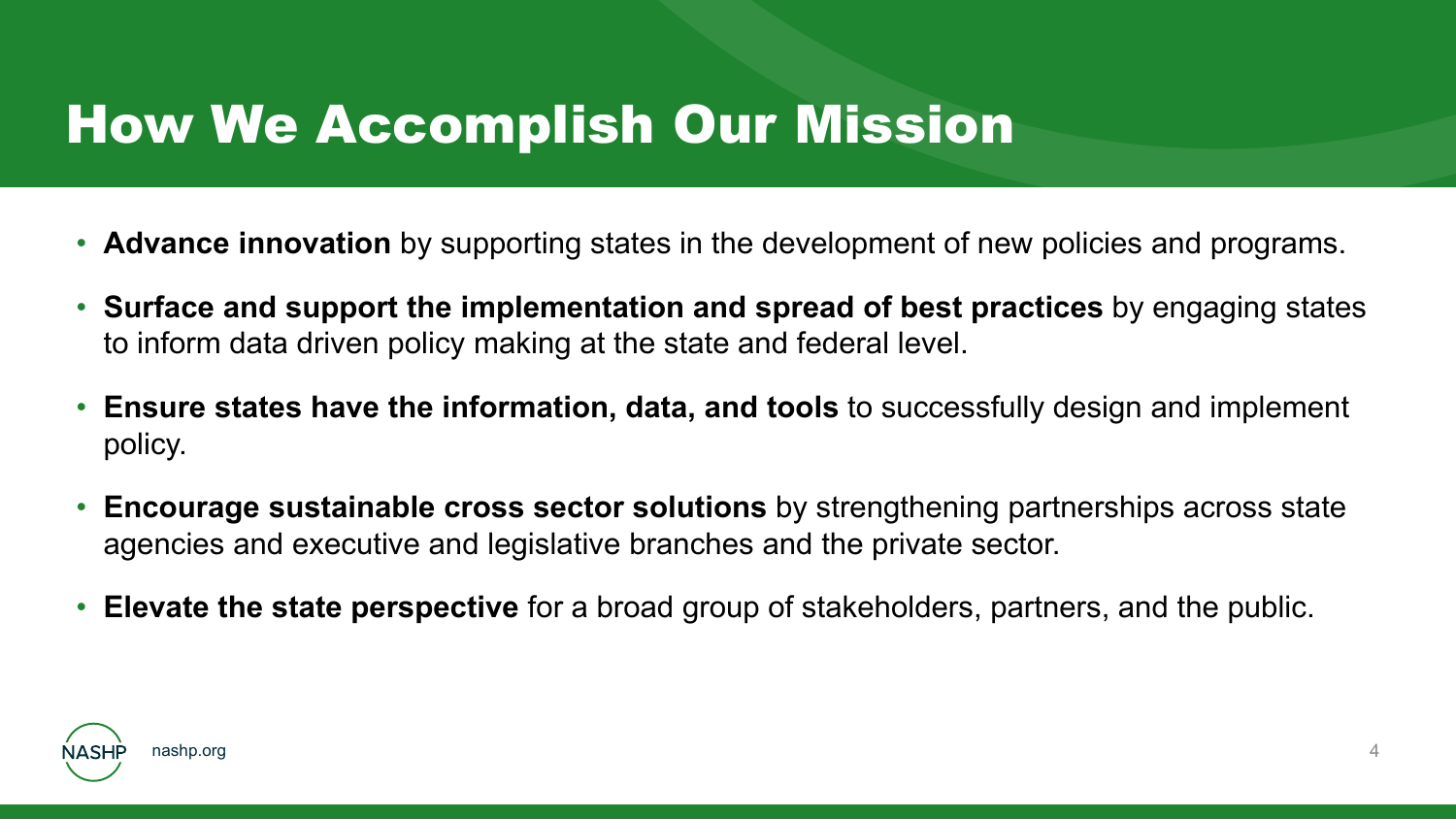# State Priorities in 2022



#### Public Health

Social Determinants of Health (SDOH) and Equity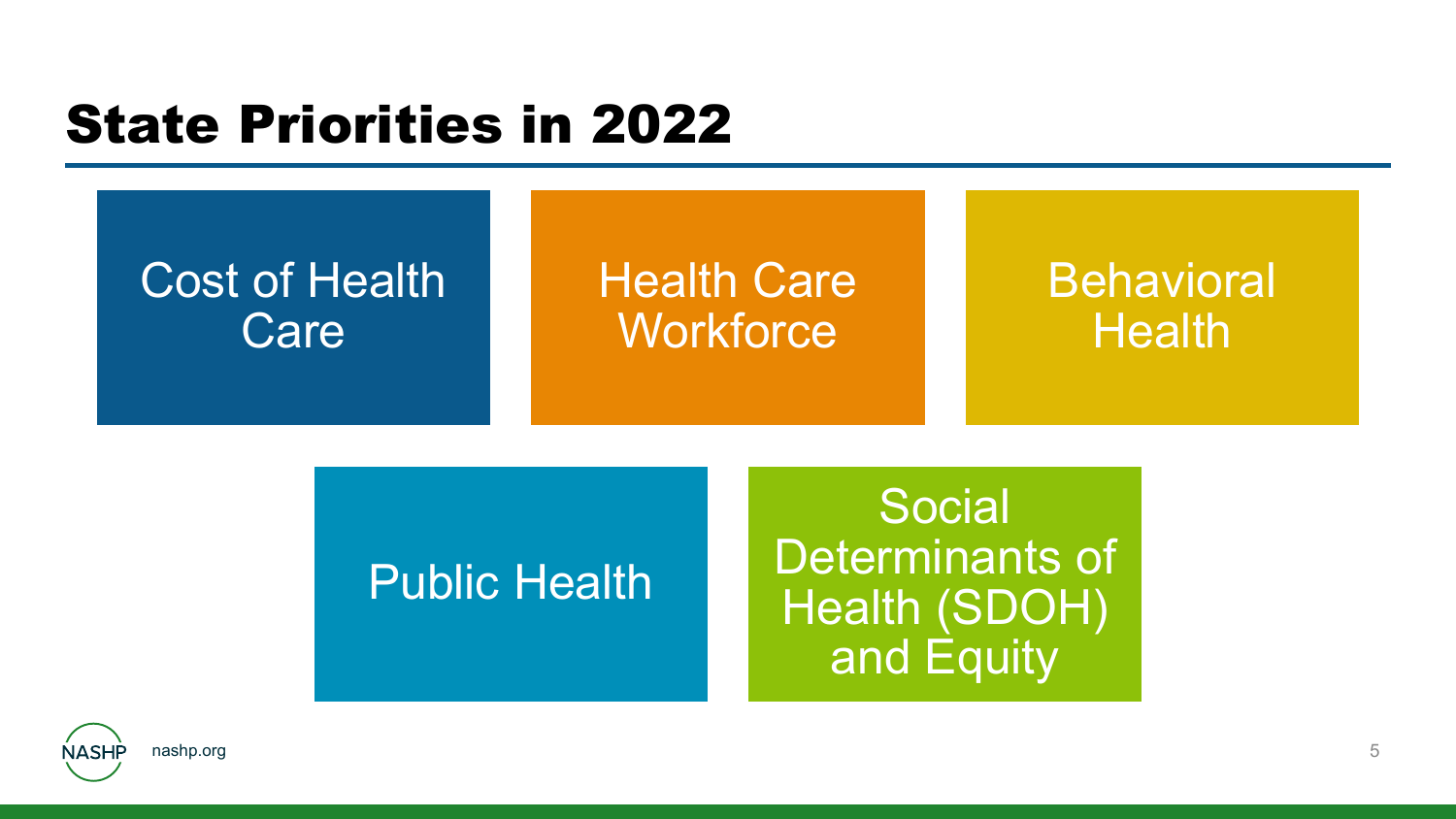# Cost of Health Care

# Prescription Drugs

**Transparency** 

PBM Reform

Coupon/Cost Sharing

Prescription Drug Affordability Boards

International - Importation and Reference Pricing

Unsupported Price Increases

Reverse Auction

State Purchasing Pools

# Health Systems

**Transparency** 

Active state purchasing

Mitigate consolidation of market power

Oversee hospital cost growth

Limit hospital rates

Multi-payer efforts

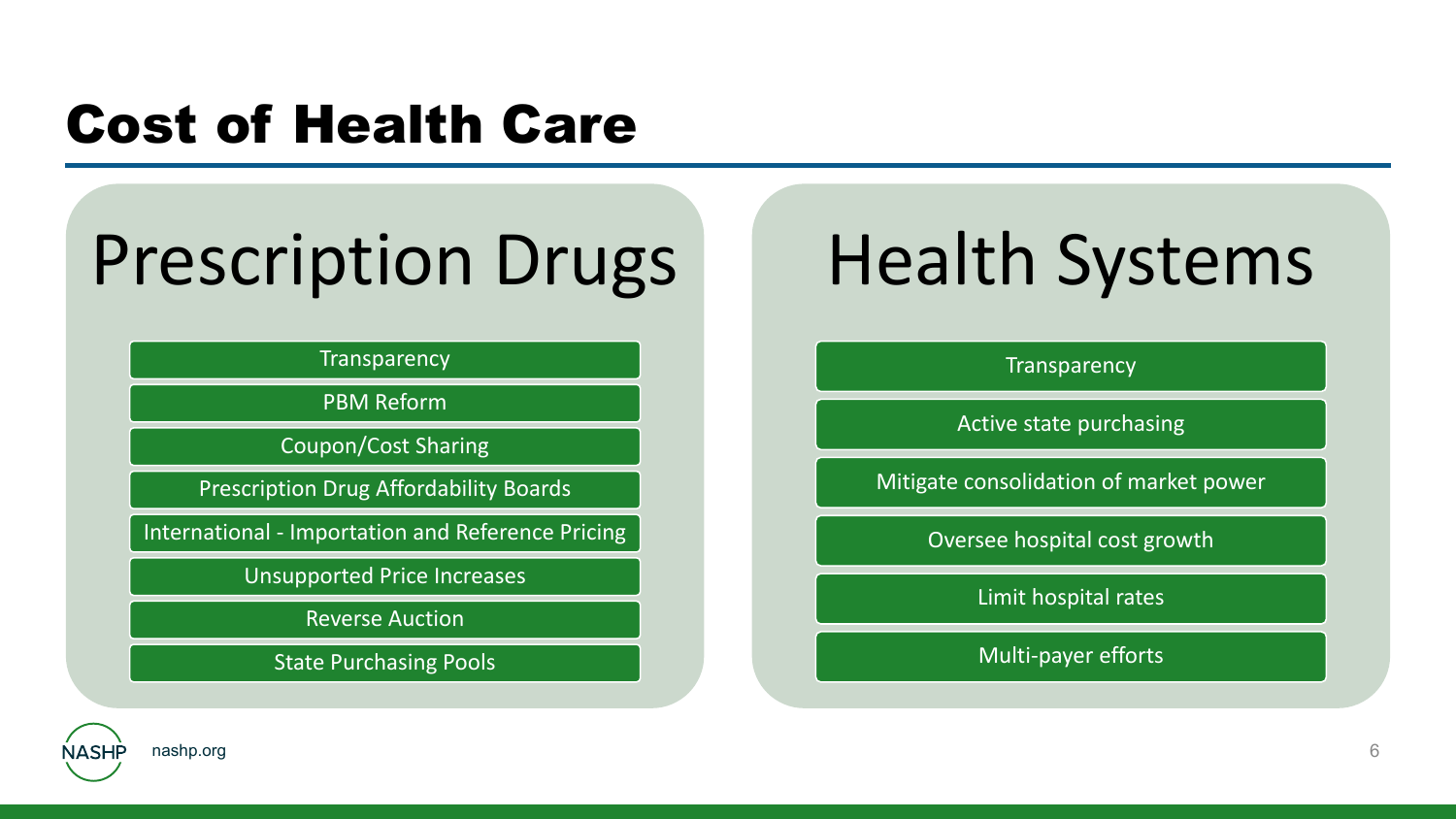# Thirty-Six States Are Electing Governors in 2022

- 8 of these elections are guaranteed to result in a new governor
	- 7 governors are termed out (AZ, AR, HI, MD, NE, OR, PN)
	- 1 governor has announced he won't run again (MA)



Source: fivethirtyeight.com